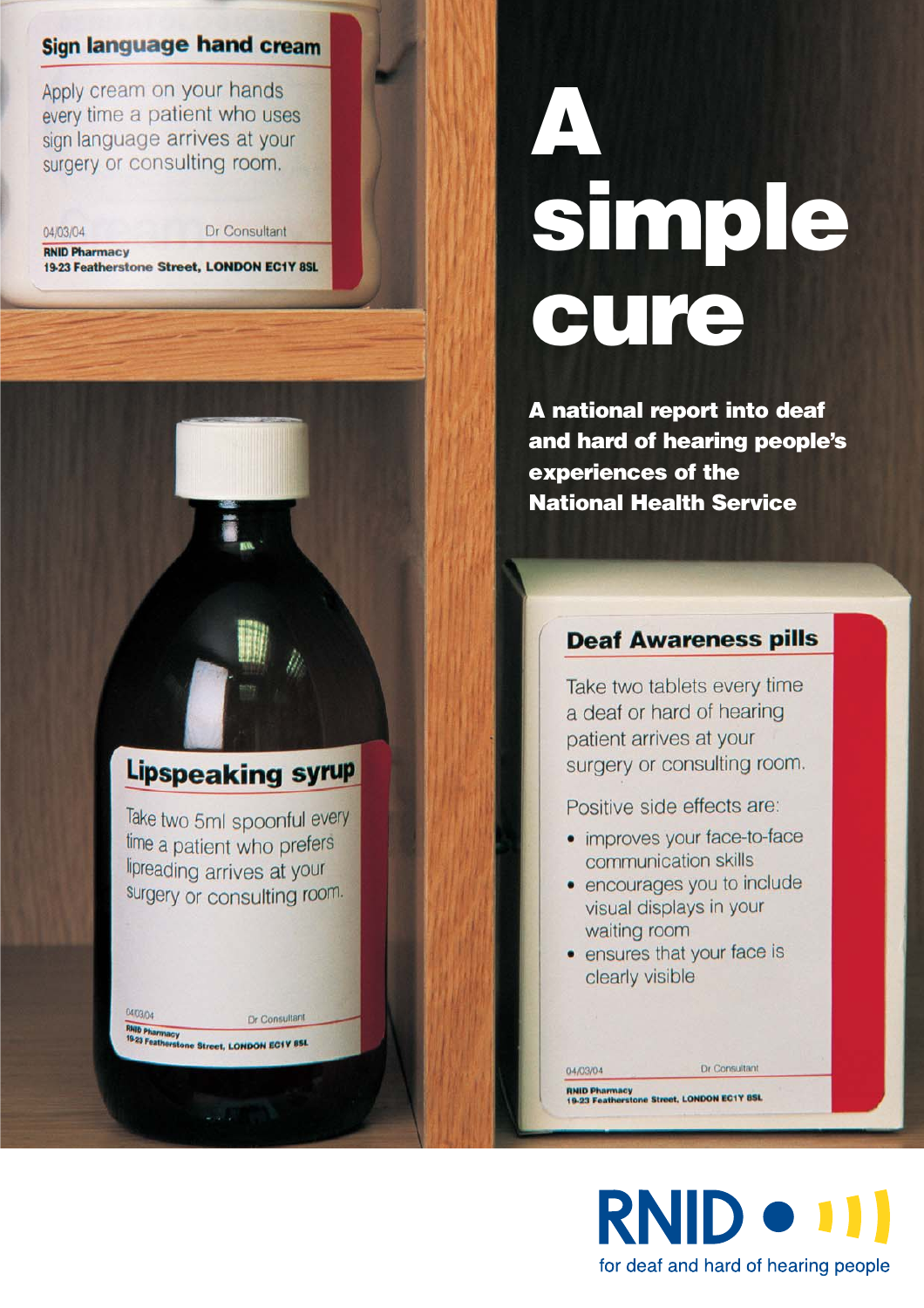# One in every seven people in the UK has some level of hearing loss.

We know, therefore, that the average GP will have up to four patients with hearing loss in their surgery every day.

This report reveals that, despite the frequency with which deaf and hard of hearing people use the National Health Service (NHS), the level of service they receive, in both GP surgeries and hospitals, often falls short of what they could reasonably expect.

RNID regularly receives examples where deaf and hard of hearing people have experienced problems in using the NHS. As a result we decided to commission this report. The research took place in the context of the Disability Discrimination Act 1995 (DDA) placing a legal obligation on the NHS to make reasonable adjustments to accommodate disabled people's needs, which will come into force in October 2004. It is also worth recognising that the parts of the DDA most relevant to deaf and hard of hearing people are already in force.

A number of reports from within the NHS have already recognised some of the problems faced by disabled people:

The NHS in England found that "disabled" people often face unacceptable difficulties when they try to use NHS services".**<sup>1</sup>**

The NHS in Scotland has also acknowledged this problem and stated that these difficulties "may make it difficult or, at worst, impossible for disabled people to access the services they are

entitled to, find their way around a premises and communicate with staff".**<sup>2</sup>**

**The Welsh Assembly Review of Health** and Social Care, advised by Derek Wanless, recognised that "Wales does not get as much out of its health spending as it should. ... There is some good and some excellent performance in health and social care. But there is also widespread under-performance associated with systemic defects."

Those defects are presenting real and serious barriers for deaf and hard of hearing patients.

Together with the UK Council on Deafness (UKCoD), RNID carried out this research in collaboration with individual deaf and hard of hearing groups and charities throughout the UK. It highlights current experiences of deaf and hard of hearing people when they visit their GP surgeries and hospitals.

Surveys were sent out to deaf and hard of hearing groups across the UK with some groups having a sign language user explain the research (a full list can be found in the acknowledgement section at the rear). 866 surveys were returned to RNID, who collated and processed the data, making it a definitive study of deaf and hard of hearing people's experiences of communication issues in the NHS.

The principle objective was to establish whether evidence received regularly by RNID and others suggesting widespread poor quality treatment was reflected in reality.

**<sup>1</sup>** "Doubly Disabled" Report, 1999 (NHS Executive)

**2** "NHS Scotland and the DDA" – www.show.scot.nhs.uk/hddda/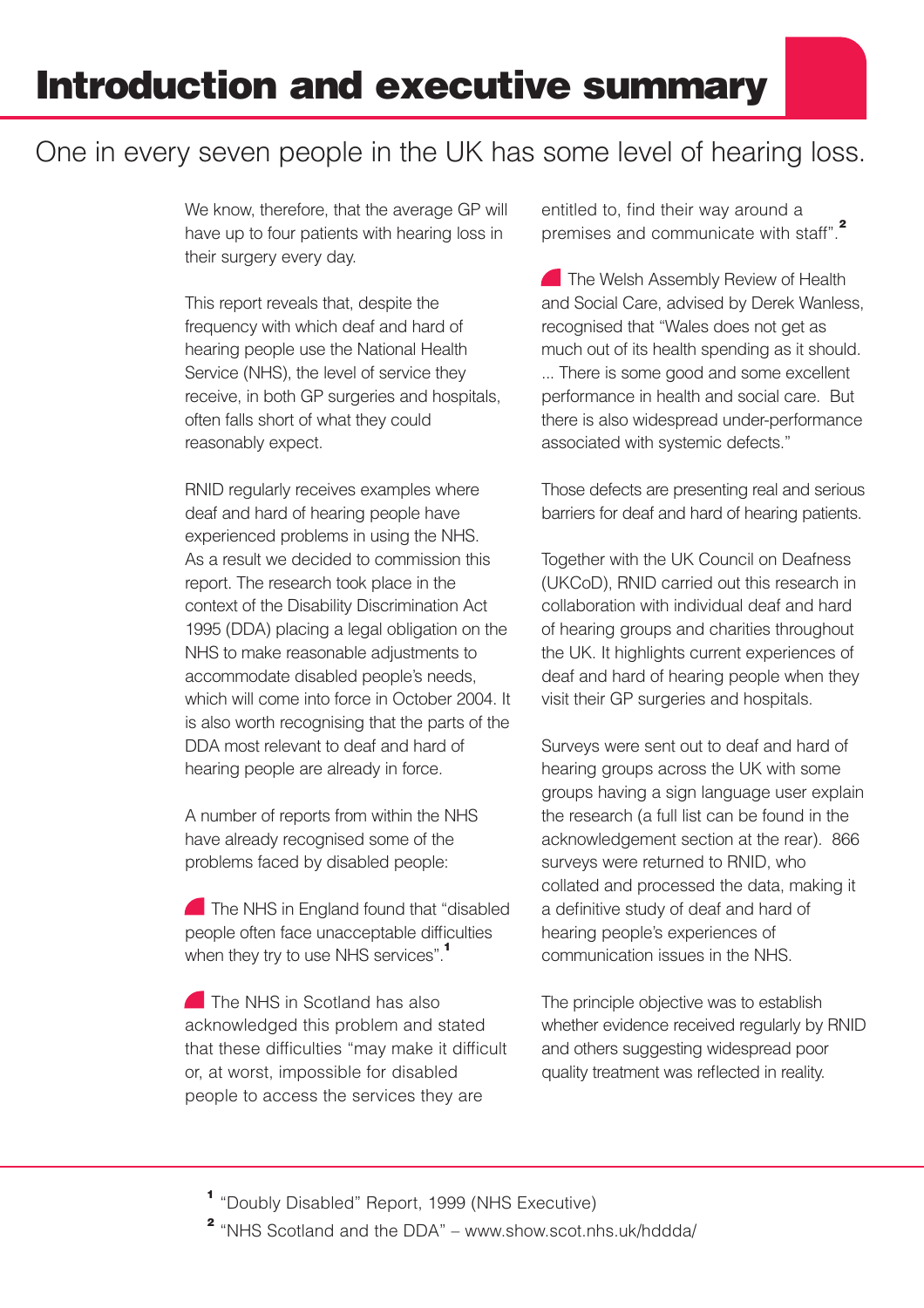

## **Our main findings were:**

#### **In GP surgeries**

**35%** of deaf and hard of hearing people had experienced difficulty communicating with their GP or nurse and 32% found it difficult to explain their health problems to their GP.

15% of deaf and hard of hearing people said they avoid going to see their GP because of communication problems; this proportion doubles among British Sign Language (BSL) users.

28% of deaf and hard of hearing people found it difficult to contact their GP surgery to get an appointment because of their hearing loss.

**35%** of deaf and hard of hearing people had been left unclear about their condition because of communication problems with their GP or nurse.

33% of BSL users were either unsure about instructions for medication, or had taken too much or too little of a medication because of a communication problem.

24% of patients had missed an appointment because of poor communication – such as not being able to hear staff calling out their name – 19% of whom missed more than five appointments.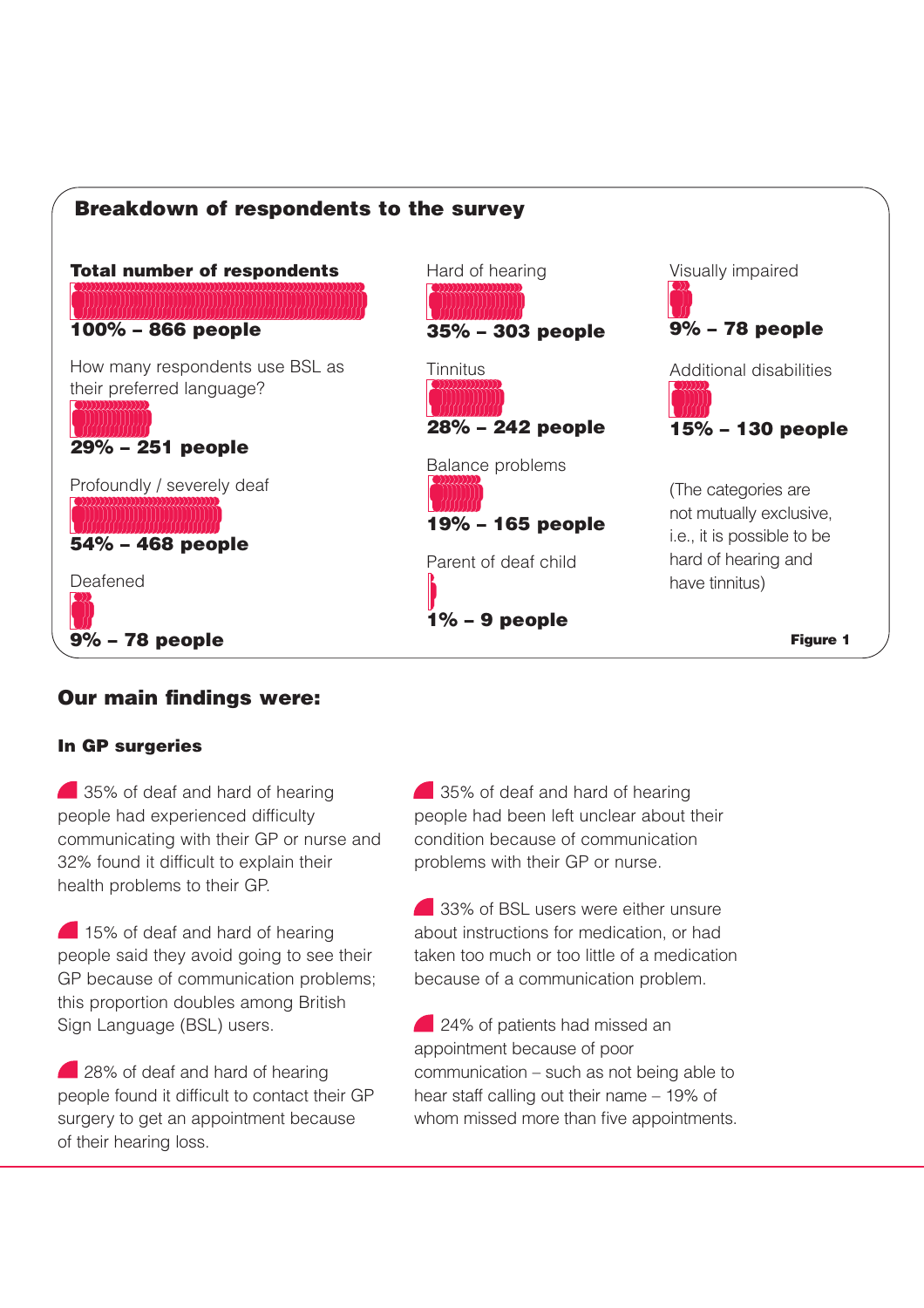#### **In hospitals**

42% of deaf and hard of hearing people who had visited hospital (nonemergency) had found it difficult to communicate with NHS staff. This increased to 66% amongst BSL users.

**277% of BSL users who had visited** hospital could not easily communicate with NHS staff. The proportion who had experienced difficulty was the same for both emergency visits and non-emergency overnight stays.

**20% of BSL users admitted to A&F** units were not provided with a BSL/English interpreter to enable them to communicate.

## **"Many people are ignorant"**

"Many people are ignorant as to how to speak to a deaf person. Recently a consultant could only shout [at me] when all that was needed was to speak slowly and clearly."

*James, London*

#### **Danger**

The evidence demonstrates a disturbing picture where people who rely on BSL for their communication needs are not being supported and must overcome difficult and often distressing obstacles in order to access the NHS.

Given the number of profoundly deaf people who said they were either unsure or had taken too much of a medication after leaving a GP's surgery, it is impossible not to conclude that a profoundly deaf patient faces a substantially greater risk of inadvertently taking an overdose of medication than hearing counterparts. This level of patient risk is simply unacceptable. The picture for hard of hearing people also gives cause for serious concern, with many unable to successfully book appointments or being unclear about their condition or diagnosis after a visit to the GP or hospital. It is also unacceptable that patients have to rely on family and friends, sometimes including young children, for doctors to convey critical information to them about their condition.

The ramifications for the NHS of a failure to provide adequate communication support to those who need it are serious. Yet many of the solutions involve little cost and would deliver better patient care. Compared to the cost of not getting communication right for deaf and hard of hearing people there is no case for a delay.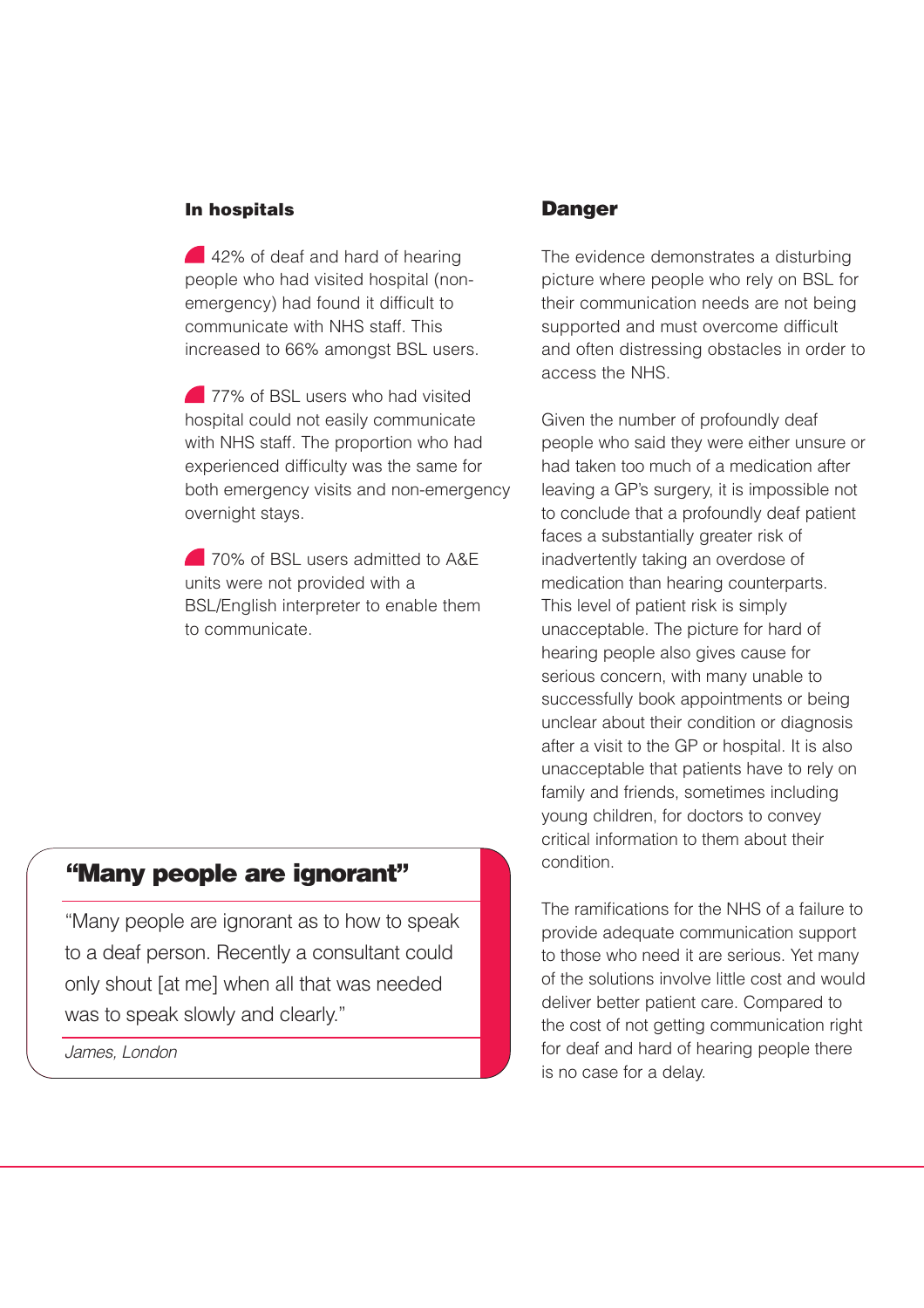#### **The law**

Yet with less than a year to go before the DDA comes into full force, the NHS is in danger of failing in its duties. From October 2004 the DDA requires the NHS to overcome barriers created by the physical features of NHS facilities, including the design of hospital premises, physical access to NHS buildings or fixtures in them. Possible changes to facilitate deaf and hard of hearing people's access could include visual information displays, fitting permanent induction loops at reception counters and installing visual alert fire alarms.

The NHS is clearly failing to meet DDA obligations already in force. These require adjustments that are much simpler and less costly to make than physical alterations to buildings and facilities. But they necessitate a culture of awareness among front-line NHS staff of the communication requirements of deaf and hard of hearing people. There are many simple measures that would cut the number of missed appointments and miscommunication significantly, and greatly increase deaf and hard of hearing people's access to NHS services.

In terms of cost the implications are profound. Missed appointments are draining NHS staff time and resources. Misdiagnosis or the need for repeat appointments due to poor communication is exacerbating the situation for the NHS as a whole. Therefore poor communication with deaf and hard of hearing patients is not only harming patient care for those people, but for the resources available to the NHS to treat everybody.

This report shows that 24% of patients had missed an appointment because of poor communication – such as not being able to hear staff calling out their name. 19% of these missed more than five appointments and therefore had to make what was essentially an unnecessary follow-up appointment to have their consultation. We estimate that the cost to the NHS in terms of missed appointments alone could be as high as £20 million a year (see Figure 2). NHS staff wish to deliver a fair and effective level of service to their deaf and hard of hearing patients. However, this report makes it clear that both the infrastructure and resources are often not in place to allow them to do so.

## **The cost of missed appointments**

24% of all respondents had missed an appointment at their GP surgery because of poor communication.

 $\blacksquare$  Total = 1,032,000 patients with missed appointments.

Average number of appointments missed =  $2.89$ , giving total missed appointments =  $2,982,000$ At a cost of £65 per appointment missed = £194 million

Assuming experiences are recorded over a 10-year period on average, this then costs the NHS approximately £20 million a year.**<sup>3</sup>**

**Figure 2**

**<sup>3</sup>** To ensure that the survey sample was representative of the UK's deaf and hard of hearing population it has been weighted accordingly.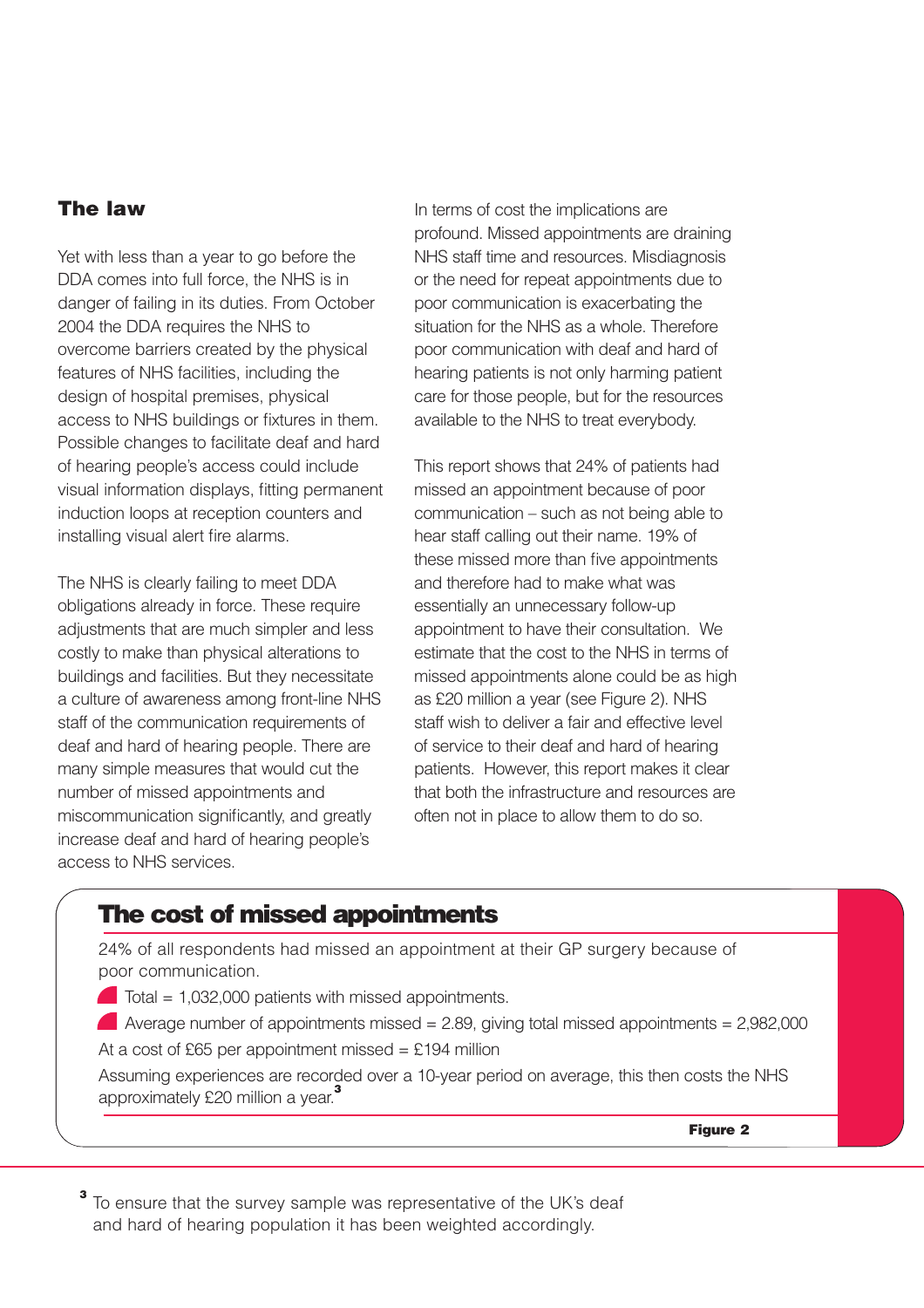#### **Solutions**

We accept that with a national shortage in BSL/English interpreters it will not be practical for the NHS to employ or to routinely have available interpreters for all situations. RNID and the Department for Work and Pensions (DWP), are working closely together to increase the number of available fully qualified BSL/English interpreters. However, there are other ways that hospitals and GP surgeries can supply communication support to BSL users. For example, using video telephones to support remote interpreting, thus making more intensive use of a scarce interpreting resource and tailoring support to the client's needs. It is also possible to take very practical steps to improve basic communication of staff in BSL and better written information in plain English.

We recognise that some health service professionals have concerns over privacy relating to the use of BSL/English interpreters for deaf people. However, it is established practice to do so. Guidance issued jointly by the Disability Rights Commission, the British Deaf Association and RNID on providing BSL/English interpreters under the DDA for service providers states "it is generally desirable to obtain a BSL/English interpreter in situations where clear communication is important."**<sup>4</sup>**

For many hard of hearing people, installation of a simple loop system at the reception to allow them to make full use of their hearing aid in noisy GP practices and hospital situations is essential. While the use of visual displays can also ensure that deaf and hard of hearing patients, as well as other patients, can clearly see when they are being called for appointments. Provision of trained lipspeakers can also make a fundamental difference for some groups of hard of hearing people. Again, good communication skills including adequate lighting, clear appointment systems and information, and good disability awareness will resolve many problems.

It is vital that the NHS works with local and national stakeholders to identify and resolve the problems identified in this report and continues to engage with patient groups to modernise its services. This will ensure that the dedicated professionals working within the system can provide a fully accessible service to the nine million deaf and hard of hearing people in the UK.

**We will be working closely with Government, health professionals and other interested parties to ensure that the one in seven deaf and hard of hearing people who need to use the NHS receive the same first-class service that everybody has a right to expect.**

**<sup>4</sup>** Guidance on providing British Sign Language/English interpreters under the Disability Discrimination Act 1995; Disability Rights Commission, British Deaf Association, RNID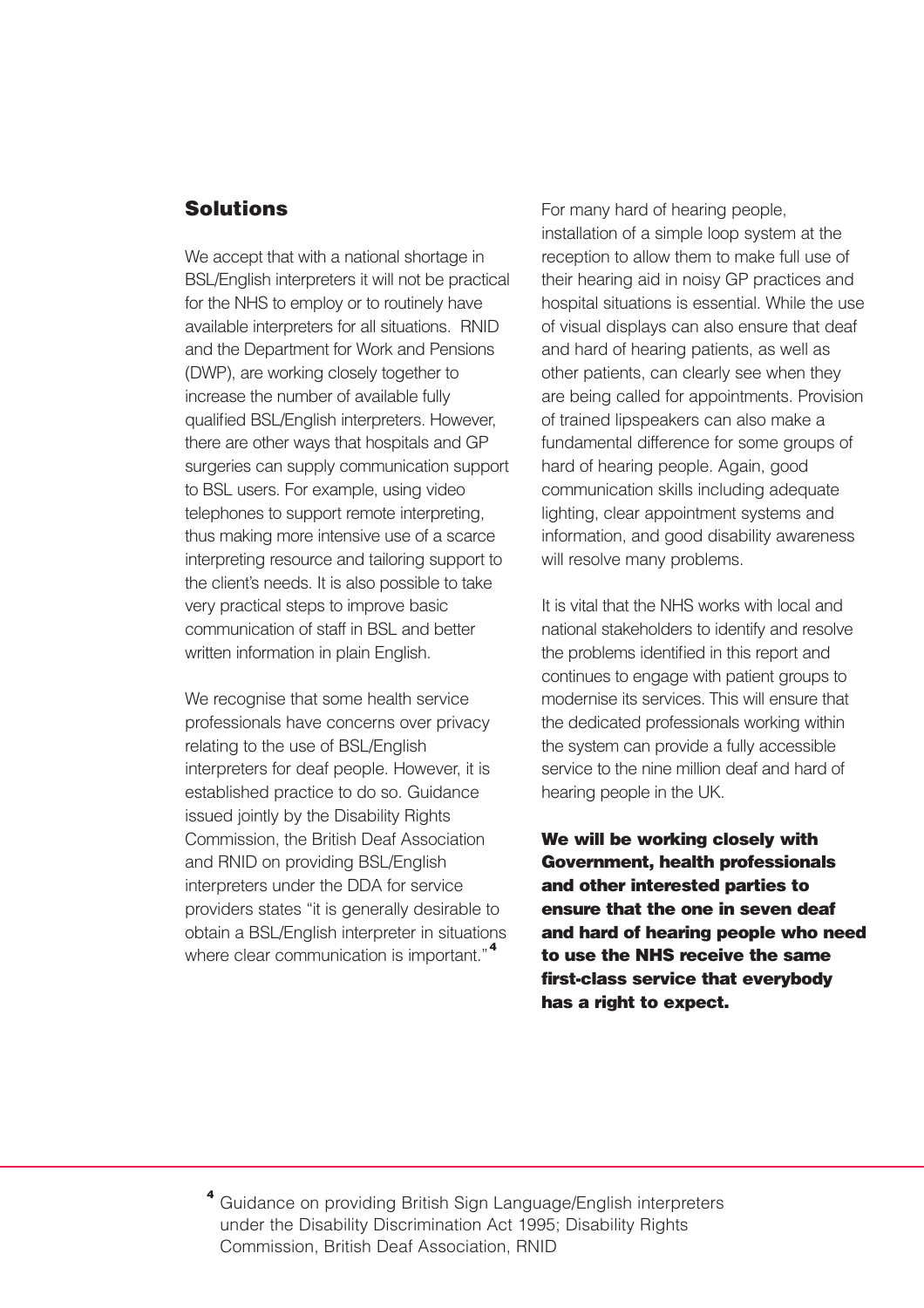## **Patient choice**

The NHS in England has rightly recognised that patient choice is crucial. It is impossible to exercise choice without clear communication and access to all the information. The *Building on the Best: Choice, Responsiveness and Equity in the NHS* report published in December 2003 highlights six initiatives that will be taken as the first steps to increase patient choice:

Giving people a bigger say in how they are treated by being able to record their health and personal preferences in their health space that in time will link to their electronic patient record.

Increasing access to a wider range of primary care services, particularly in deprived areas.

Increasing choice of where, when and how to get medicines.

Booking appointments at a time that suits patients and from a choice of hospitals.

Widening choice of treatment and care at the beginning and end of life.

**Ensuring patients have the right** information, at the right time, with the support to use it.

But to make informed choices patients will need to have all of the information at their disposal. Poor communication will result in deaf and hard of hearing patients losing out

on these welcome improvements in the relationship between patients and health professionals, as they deliver their care. The NHS must take action to meet its obligations under the DDA, but also ensure deaf and hard of hearing patients are not left behind in the development of best practice by the service.

#### **Conclusion and recommendations**

The NHS generally offers a first-class service to patients and without its expertise millions of deaf and hard of hearing people would find it impossible to receive first-class quality healthcare.

Nonetheless, this report demonstrates that there are currently serious problems in the delivery of services to deaf and hard of hearing people and that action is needed to address those shortcomings.

**Under the DDA, by October 2004 the NHS will need to have made all 'reasonable adjustments' to ensure their services are fully accessible to disabled people. This means we need to see urgent action taken to improve the delivery of health services.**

The NHS needs to work towards meeting existing and forthcoming obligations to its deaf and hard of hearing patients. They can do so by implementing the recommendations listed overleaf: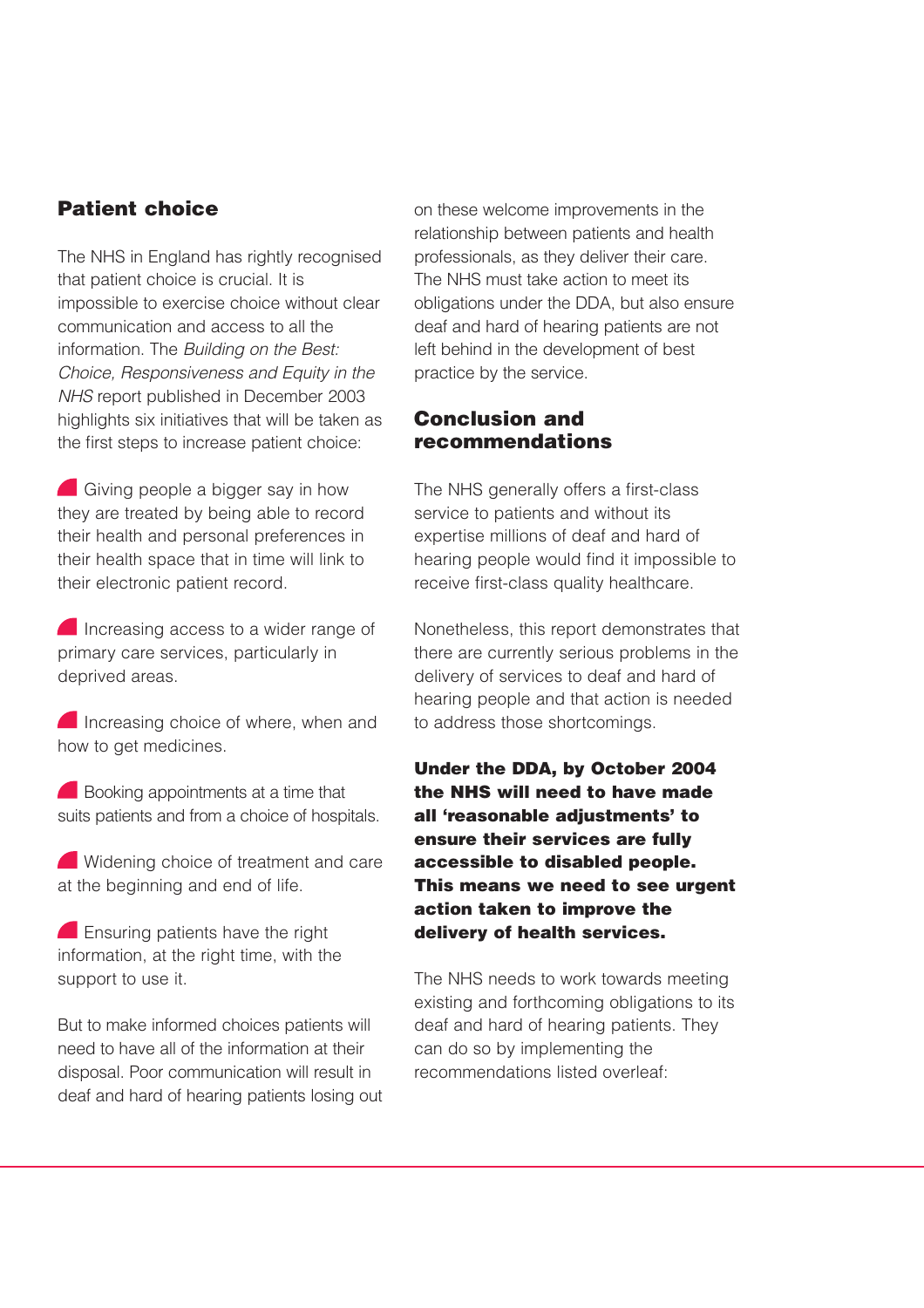## **Recommendations**

#### **Front-line NHS staff communication**

Widen the use of existing technology such as loop systems for hearing aid users and visual displays in reception areas, GP surgeries and consulting rooms.

Widen the availability of new technology such as video interpreting.

**Install visual displays in reception** areas, instead of relying on patients to hear their name being called.

**Take active steps to involve deaf and** hard of hearing people in the development of the service.

**An updated NHS Disability Access** Audit which includes the needs of deaf and hard of hearing people.

**Ensure all written communication,** such as letters confirming appointments, are written in clear English for BSL users.

**Ensure deaf and disability awareness** training for 'front-line' staff and implement simple measures to ensure that communication needs are met.

#### **Staff training**

**NHS** to instigate deaf awareness training for all medical and nursing undergraduates.

**NHS** to instigate training seminars to ensure that all GP surgeries have at least one 'front-line' member of staff who has been formally trained in deaf awareness.

**NHS** to instigate training seminars with the aim of ensuring that all hospitals have at least one 'front-line' member of staff who has been formally trained in deaf awareness.

## **"No information"**

"When I was moved on to a ward the information about my hearing loss was not transferred onto the board above my bed."

*Maria, Wales*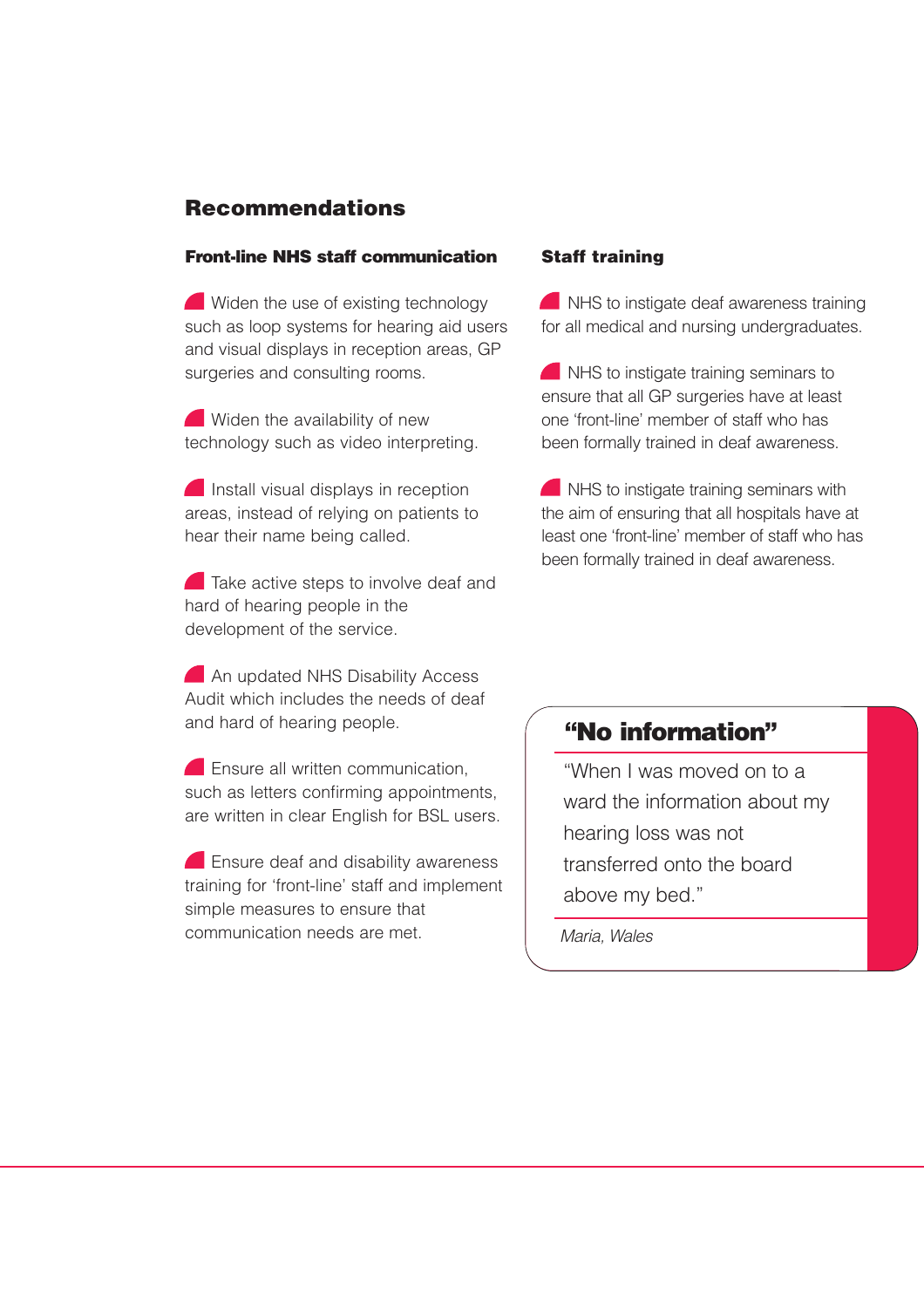#### **Summary of impact**

**Have you ever missed an appointment at your GP surgery because of poor communication?**

................. Yes **204 – 24%**  6666666666666666 000000000000 6666666666 No **595 – 69% Other 67 – 17%** 

**If you ever visited a hospital for nonemergency did you find it difficult to communicate with NHS staff?**

# ,,,,,,,,,,,,,,,,,,, ,,,,,,,,,,,,,,,,,, Yes

**366 – 42%** 6666666666666666 6666666666666666 No **416 – 48% Other 84 – 10%**

**Have you been unclear about your condition because of a problem communicating with your GP or Nurse?**



**Have you ever taken too small or large a dose of a particular medication because of a communication problem**

Yes/don't know **96 – 33%** No **180 – 63%** Other **12 – 4%**

**Was a BSL/English interpreter available? (for those who require one admitted to A&E unit)**

Yes **41 – 30%**  No/other **93 – 70%** 

**Figure 3**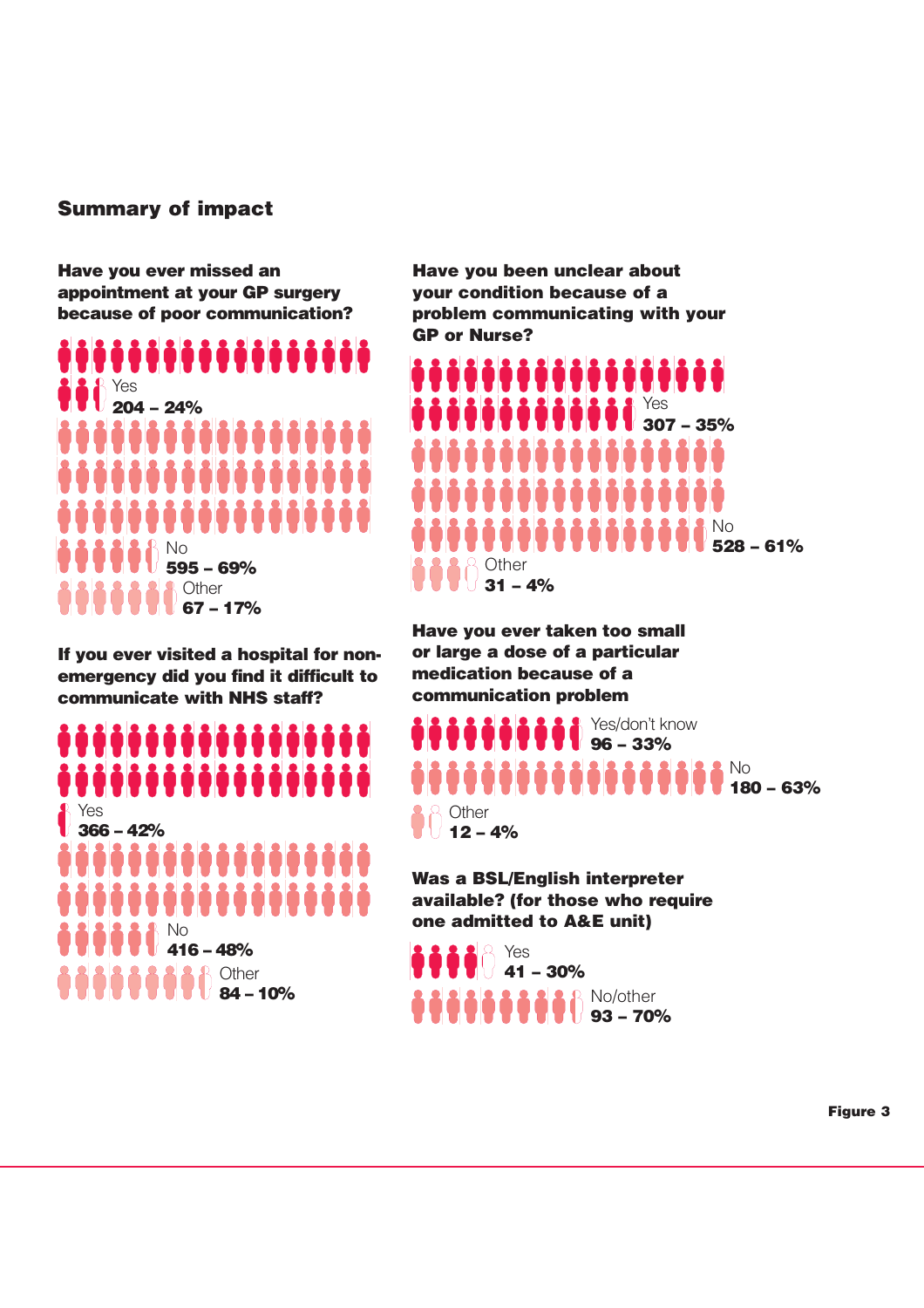## **Case study – Anne**

Anne's 13-month old son was in hospital with double pneumonia. For a couple of days he had to be supplied with oxygen. After a few days his oxygen levels were considered good enough to be taken off the oxygen machine as a trial. Anne was with her son on her own. After around an hour he didn't seem well, he grew very quiet and his oxygen level seemed to be dropping.

Anne attempted to urgently attract the attention of medical staff. She said:

**"I was worried and so went to ask for a nurse. The nurse at the reception barely took time to listen to me and pointed to another nurse, I went up to that person and then to other nurses, but was ignored. Or they said something that I missed as it was very quickly, in passing. I pressed on the 'call' button, but nobody came, and only when I started crying someone came."**

## **Case study – Mary**

Mary's teenaged daughter was rushed to hospital in the middle of the night with a number of symptoms. When Mary reached the hospital there was no communication support available, there was a BSL/English interpreting service available – but only during office hours.

It took over an hour for a doctor to inform Mary that her daughter had almost been placed in intensive care.

Later, Mary's daughter stabilised and she was moved to a resuscitation room, where a male nurse who had been in the room with Mary and her daughter seemed

unwilling to communicate with her. Suddenly, the nurse wheeled her daughter out of the room without attempting to inform Mary of where they were going, or what was happening. They were moved to the children's ward.

As Mary sat by her daughter's bedside the night nurse came across and attempted to wake her daughter up. Mary protested that she was asleep, but was told that she needed her daughter to be part of a discussion. It transpired that the night nurse only wanted Mary's daughter to act as an interpreter.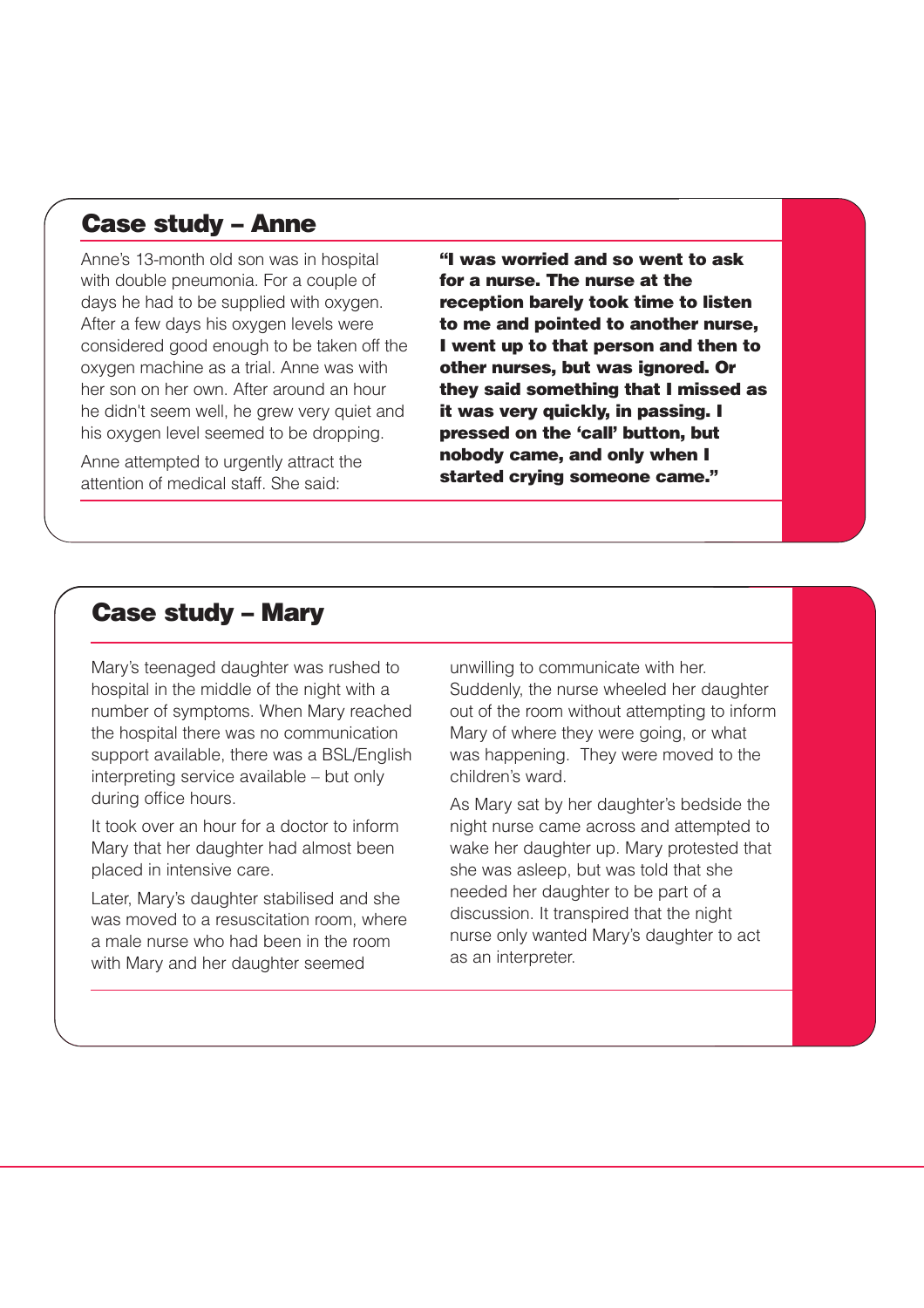## **Acknowledgements**

**This report would not have been possible without the active cooperation and facilitation of the United Kingdom Council on Deafness (UKCoD).** 

## **We are also very grateful to the following organisations for their invaluable help in compiling this report.**

United Kingdom Council on Deafness Birmingham Institute for the Deaf Brent Deaf People's Ltd Cornwall Deaf Association Ddeaf Equality Forward Deaf Connexions DeafLincs Deafness Support Network deafPLUS Deafway Gloucestershire Deaf Association

Gwynedd Hard of Hearing Forum HI Kent Hull Deaf Institute Leicester Centre for Deaf People Mansfield Society for Deaf People Northallerton & District Centre for the Deaf Royal Association for Deaf people Sussex Deaf Association Walsall Deaf People's Centre West Sussex Deaf and Hard of Hearing Association